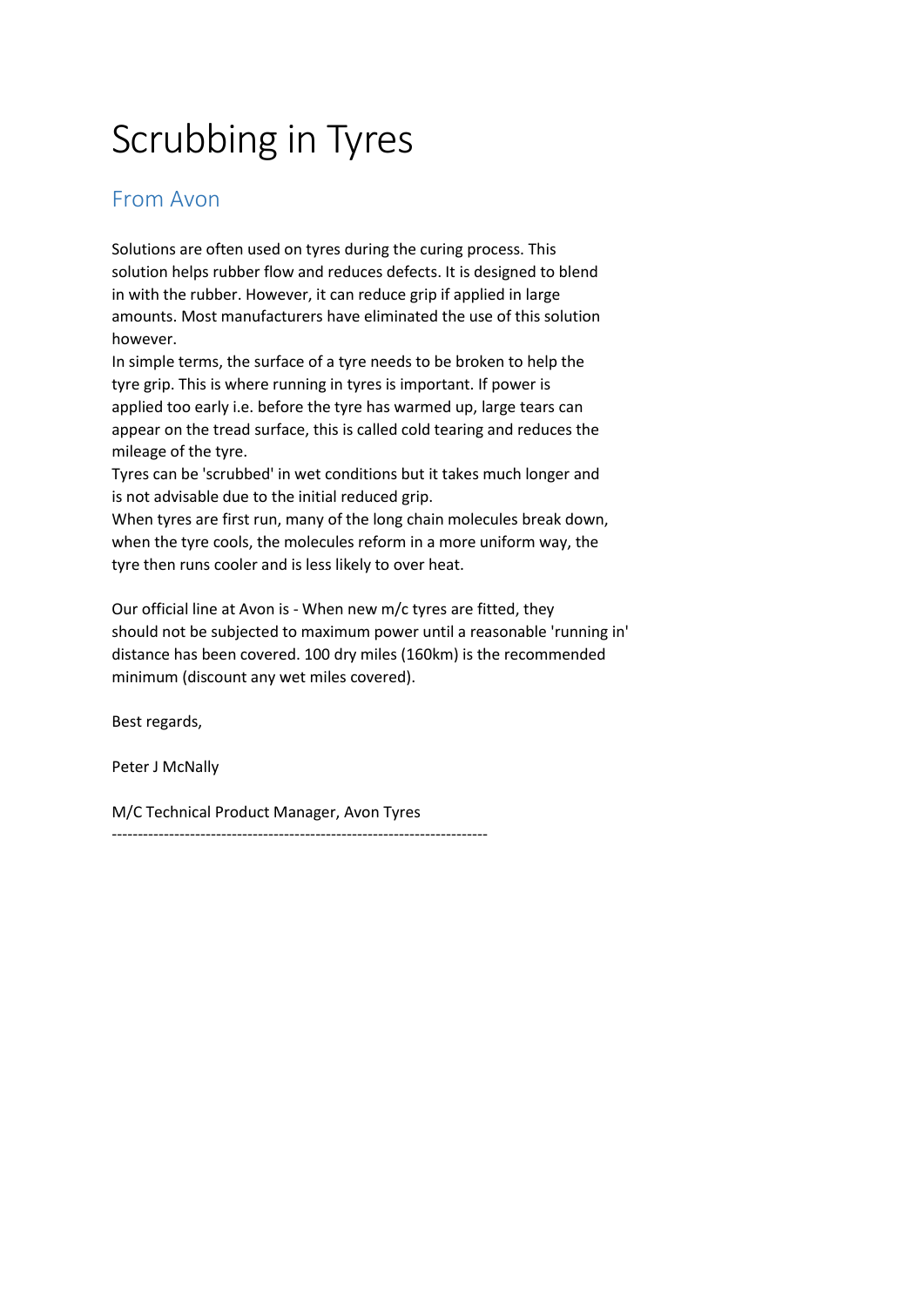## From Dunlop

Running tyres in The best way to scrub tyres in is to simply get out and ride on them.

For the first mile or so keep the bike as upright as possible. This will give you a good area within the central portion of the tread surface that is scrubbed-in.

From here you want to increase your lean angle a little at a time, always keeping a portion of the scrubbed-in tread in contact with the road as you scrub-in a fresh part, leaning further and getting ever closer to the tread's edge as the miles go by. Make sure this is done on both sides of the tyre.

One mistake that a thankfully small amount of riders make is when leaving the dealer's premises within the first few metres of having the tyre fitted. When turning onto the road some riders lean the bike more than they should and then accelerate into the traffic, causing the new tyre to slide or spin up, dumping them in the road.

During the scrubbing-in process, tyres should not be subjected to maximum power, sudden acceleration and braking, or abrupt and/or hard cornering until a reasonable running-in distance of approximately 100 miles has been covered. This will permit the rider to become accustomed to the feel of the new tyres or tyre combination and to gradually scuff the tyre's surface from edge to edge in order to achieve optimum road grip.

The surface of the tyre can actually be scrubbed-in in less distance than 100 miles but this doesn't mean that the tyre is fully run-in because the tyre also needs to fully seat itself on the rim - a process not completed simply by the fitting of the tyre. The seating of the tyre's bead on the rim is separate to the scrubbing-in process. It takes longer and this is one of the reasons tyre manufacturers state that new tyres should be run-in for 100 miles.

After 100 miles have been completed the tyres should be left to cool for at least one hour and the inflation pressures checked for any leaks that may have occurred during the running-in period.

Because water acts as a lubricant, in the wet the scrubbing-in process can take two or three times as long. This is not helped by the fact that road riders rarely lean more than 28-30 degrees in the wet, meaning that the tyre will not be scrubbed-in from edge to edge. As you would anyway in the rain, extra caution with acceleration, braking and cornering should be taken. Leave the scrubbing in of the tyre's edges until the roads have dried out.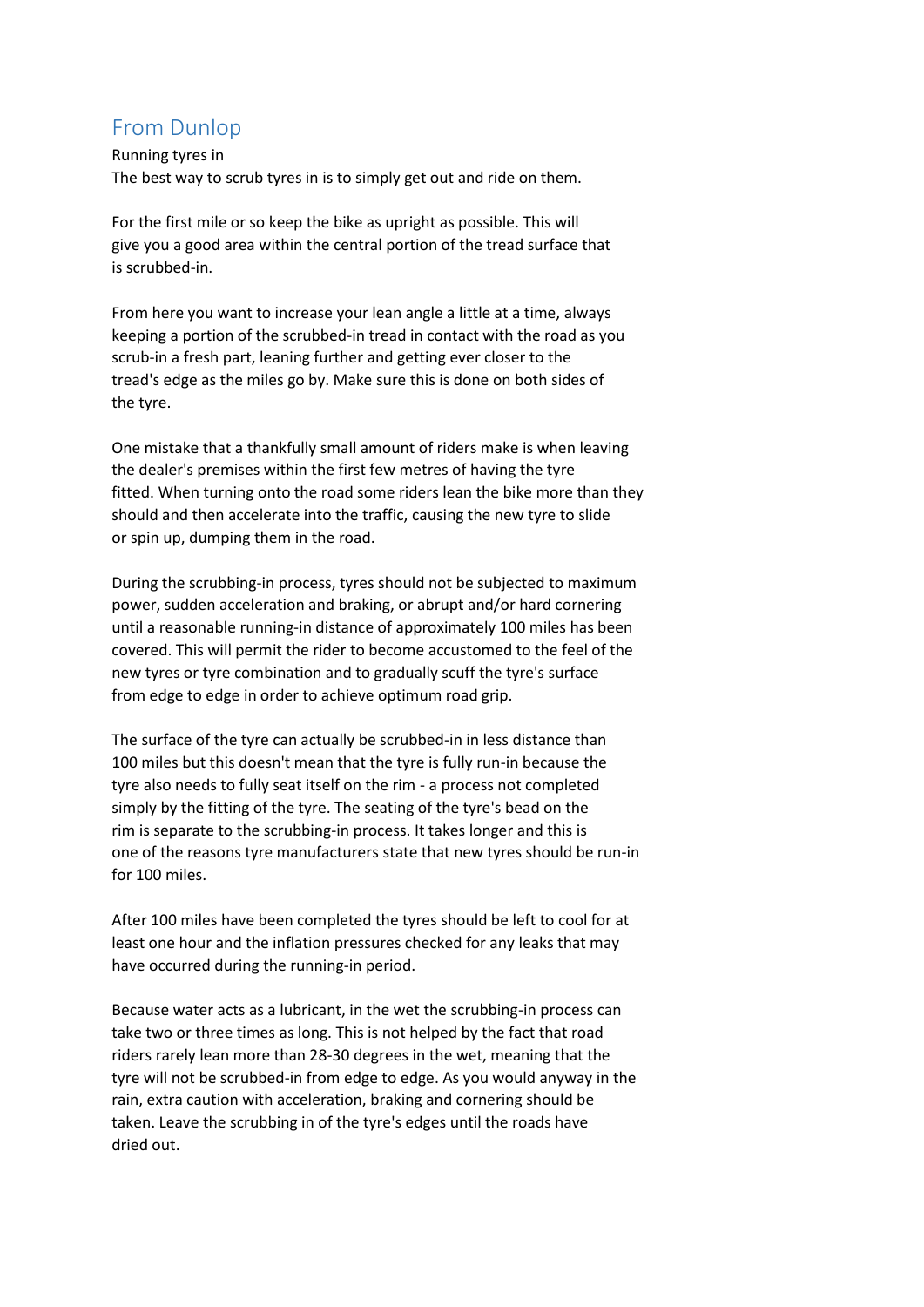#### Heat cycles

A tyre's heat cycle refers to the process of heating a cold tyre up and letting it cool back down again. Cold to hot to cold again equals one heat cycle.

Heat cycles appear to be a hot topic (sorry) at the moment, but for road riders on road tyres there is no reason to be concerned about heat cycles reducing a tyre's life or performance.

Road tyres, even those designed for occasional track day use have many, many heat cycles designed into them. After all, why would tyre manufacturers design a road tyre that exceeds its designed number of heat cycles when only half worn? Word would soon circulate that a certain tyre's performance degrades rapidly before it has worn out and that tyre's sales would plummet.

However, there are tyres that don't have loads of heat cycles designed into them.

Race tyres are designed to be used once - one heat cycle. If that surprises you it really shouldn't. Nobody said racing was compulsory and nobody said racing was cheap and race tyres are designed to give maximum performance for one race. A little like a crash helmet, where, when it's done it's job of saving your life you throw it away, a race tyre has given its all in the race and its performance will now reduce the more you use it.

The reality is that race tyres will give pretty good performance for another one or two more races, but after this they really are junk.

Ever wonder why tyre manufacturers advise riders not to buy second-hand race tyres? It's not a global ploy to get you to buy new tyres. It genuinely is because the tyre's performance will be reduced. After all, ask yourself why would a racer be selling a perfectly good tyre?

I hope that helps.

All the best

Bryn Phillips Product Support Manager, Motorcycle Dunlop Tyres UK Ltd ---------------------------------------------------------------------------------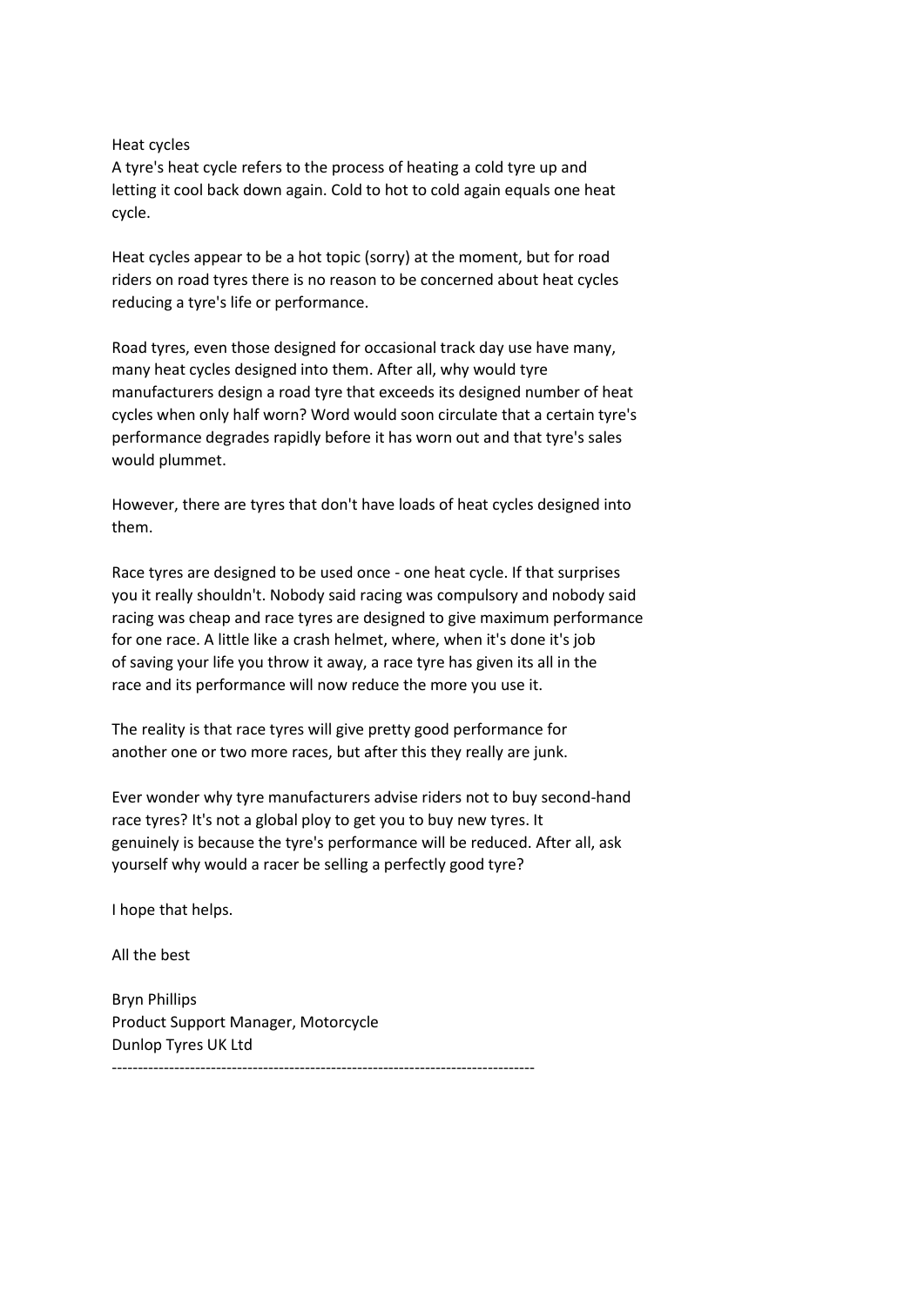## From Bridgestone

### Release Agent.

The release agent is something that is in the actual mould and is used to allow the removal of the tyre from the mould itself. If you were to bake a cake without some kind of grease or lubrication, a part of the cake would remain in the baking tray, the same can be said for tyres. However, this also depends on the quality of the moulds in question. The higher the quality of the mould, the less release agent is required. Some tyre manufacturers' tyres do have a release agent in them. Bridgestone, however, use very high quality moulds so our tyres do not have a release agent in them at all.

### New Tyre Grip.

There is grip with a new tyre, albeit far less than a scrubbed in tyre…the best way to scrub a tyre in is to ensure every time you lean the bike over, there is half already scrubbed and half new - so small increments of lean angle at a time.

You also need to ensure heavy braking is avoided along with hard acceleration until the whole of the tyres are scrubbed from side to side.

### Abrasive Material.

You can use an "abrasive material" to a certain degree but, running tyres in is not just scrubbing in the compound. Because the tyre is new you have to give the components on the tyre time to settle into one another. For example, if you loaded a van full of boxes and forced the last box in and it was touching the roof and then proceeded to drive down the road for a while, when you checked the boxes you will find they have settled down and that last box you forced in will now come out very easily as the boxes have settled down. It is the same with tyres, the plies and belts have to settle down too. As the tyres are fitted with a slippery paste the tyre could move on the rim if the rider was to brake or accelerate heavily. You should therefore take the bike back to the dealer and ask them to check:

1). The balance of the wheel / tyre assembly to ensure there has been, or not been, any tyre slippage on the rim.

2). Check to see if the tyre is still seated correctly on the rim.

You should do this after 150 to 200 miles or so.

## Scrubbing in, in the wet.

You can still scrub a tyre in, in the wet but this will not be as efficient as scrubbing them in, in the dry. If it is wet when you pick your bike up from the dealer then just me more careful and ride to the conditions. You can also stop every now and then to have a look at the tyres to see how well they're scrubbed in.